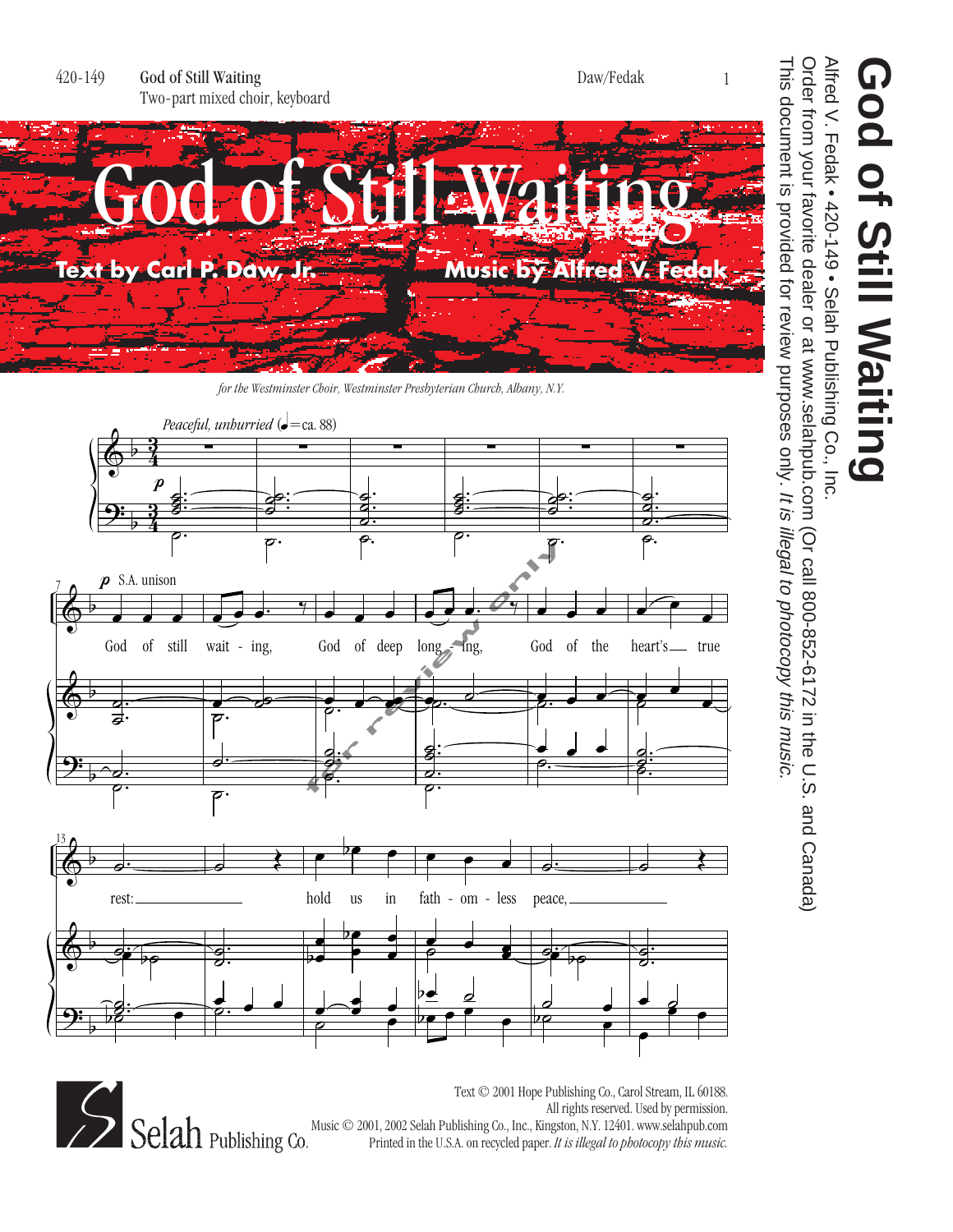God of Still Waiting **God of Still Waiting**

Alfred V. Fedak . 420-149 . Selah Publishing Co., Inc. Order from your favorite dealer or at www.selahpub.com (Or call 800-852-6172 in the U.S. and Canada) This document is provided for review purposes only. It is illegal to photocopy this music. This document is provided for review purposes only. It is illegal to photocopy this music. Alfred V. Fedak • 420-149 • Selah Publishing Co., Inc. Order from your favorite dealer or at www.selahpub.com (Or call 800-852-6172 in the U.S. and Canada)

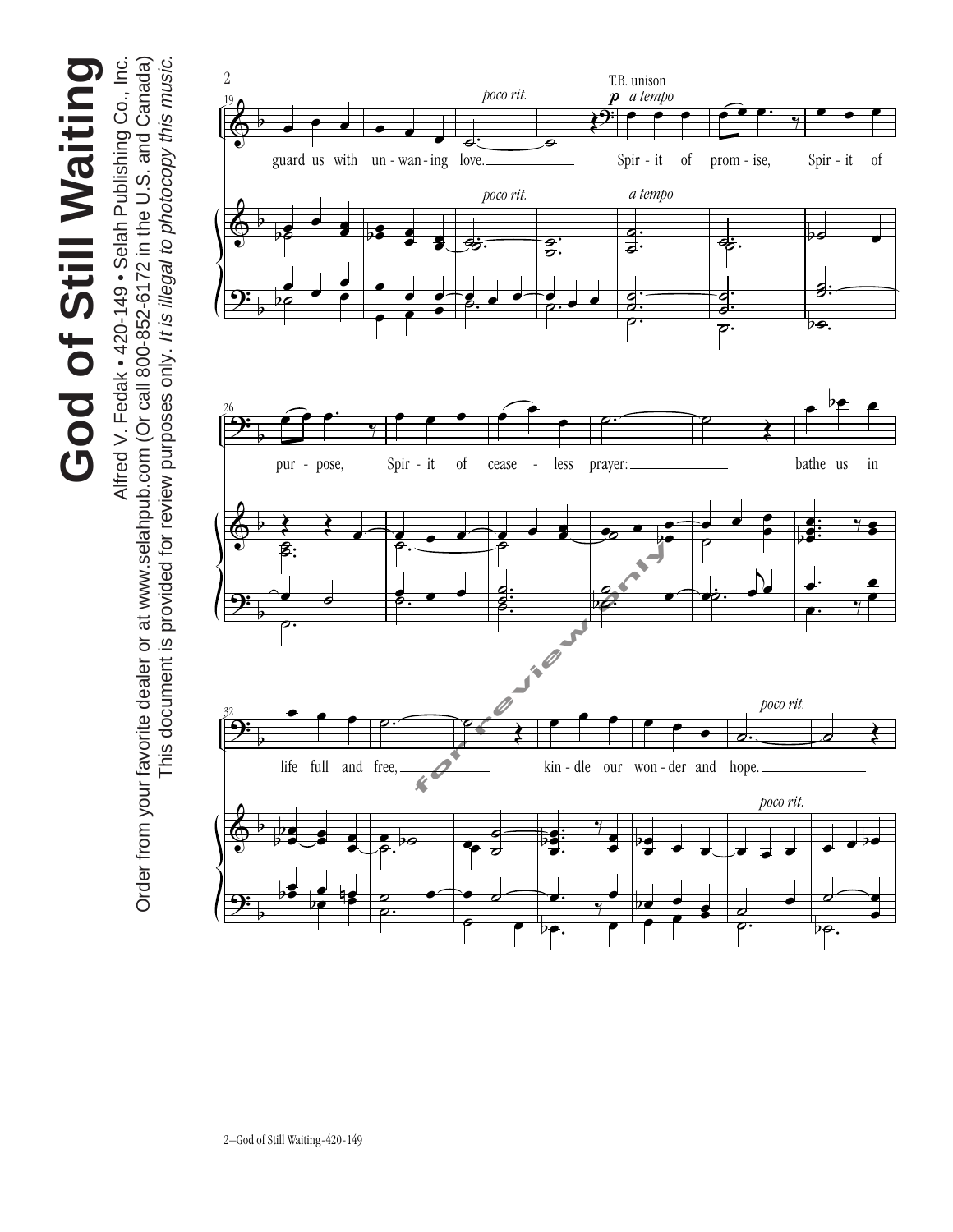

ing<br>.

## **God of Still Waiting** God of Still Waiting

Alfred V. Fedak • 420-149 • Selah Publishing Co., Inc. Alfred V. Fedak • 420-149 • Selah Publishing Co., Inc.

Order from your favorite dealer or at www.selahpub.com (Or call 800-852-6172 in the U.S. and Canada) This document is provided for review purposes only. It is illegal to photocopy this music. This document is provided for review purposes only. Order from your favorite dealer or at www.selahpub.com (Or call 800-852-6172 in the U.S. and Canada) It is illegal to photocopy this music.